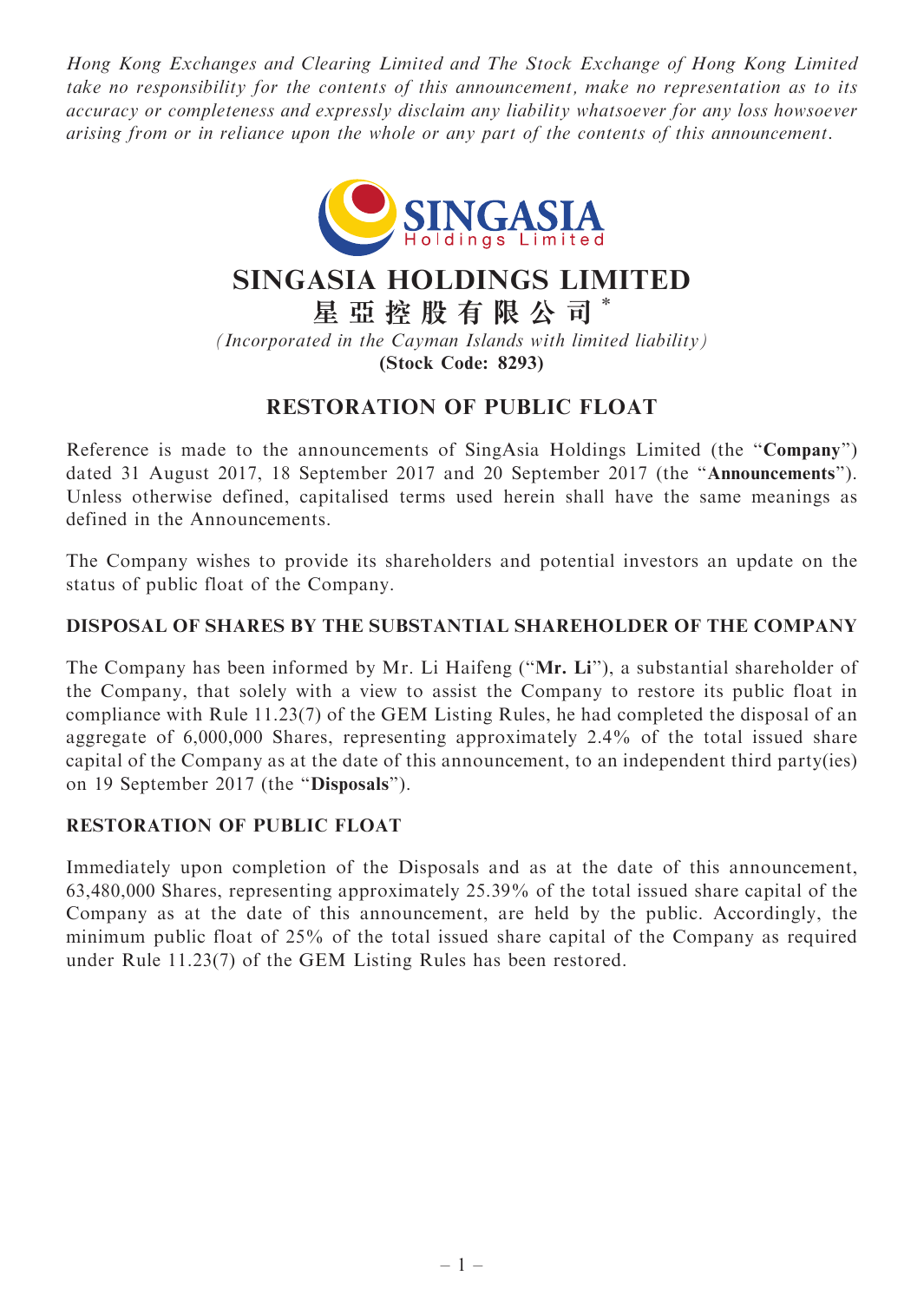#### CURRENT SHAREHOLDING STRUCTURE OF THE COMPANY

The shareholding structure of the Company (i) immediately before the Disposals; and (ii) immediately upon completion of the Disposals and as at the date of this announcement is as follows:

|                                    |                                            |               |                                                             | <b>Immediately upon completion</b> |  |
|------------------------------------|--------------------------------------------|---------------|-------------------------------------------------------------|------------------------------------|--|
|                                    | <b>Immediately before</b><br>the Disposals |               | of the Disposals and as at the<br>date of this announcement |                                    |  |
|                                    |                                            |               |                                                             |                                    |  |
|                                    |                                            | Approximate   |                                                             | Approximate                        |  |
|                                    |                                            | percentage of |                                                             | percentage of                      |  |
|                                    | Number of                                  | the total     | Number of                                                   | the total                          |  |
|                                    | shares of the                              | issued shares | shares of the                                               | issued shares                      |  |
|                                    | Company                                    | of the        | Company                                                     | of the                             |  |
| <b>Shareholders of the Company</b> | held                                       | Company       | held                                                        | Company                            |  |
| Centrex Treasure                   | 80,000,000                                 | 32.00         | 80,000,000                                                  | 32.00                              |  |
| Mr. Li                             | 48,000,000                                 | 19.20         | 42,000,000                                                  | 16.80                              |  |
| Rising Elite (Note 1)              | 50,000,000                                 | 20.00         | 50,000,000                                                  | 20.00                              |  |
| Mr. Yeung                          | 10,200,000                                 | 4.08          | 10,200,000                                                  | 4.08                               |  |
| Ms. Lui $(Note 2)$                 | 4,320,000                                  | 1.73          | 4,320,000                                                   | 1.73                               |  |
| Public shareholders                | 57,480,000                                 | 22.99         | 63,480,000                                                  | 25.39                              |  |
| <b>Total</b>                       | 250,000,000                                | 100.00        | 250,000,000                                                 | 100.00                             |  |

Notes:

1) Rising Elite is beneficially wholly-owned by Mr. Yeung.

2) Ms. Lui is the spouse of Mr. Yeung.

By order of the Board SingAsia Holdings Limited Sim Hak Chor Chairman

#### Hong Kong, 22 September 2017

As at the date of this announcement, the executive Directors are Mr. Sim Hak Chor, Ms. Serene Tan, Mr. Yeung Chun Sing Standly and Ms. Wang Chunyang; and the independent non-executive Directors are Mr. Tan Eng Ann, Mr. Lim Cheng Hock, Lawrence and Mr. Jong Voon Hoo.

This announcement, for which the Directors collectively and individually accept full responsibility, includes particulars given in compliance with the GEM Listing Rules for the purpose of giving information with regard to the Company. The Directors, having made all reasonable enquiries, confirm that, to the best of their knowledge and belief, the information contained in this announcement is accurate and complete in all material respects and not misleading or deceptive and there are no other matters the omission of which would make any statement herein or this announcement misleading.